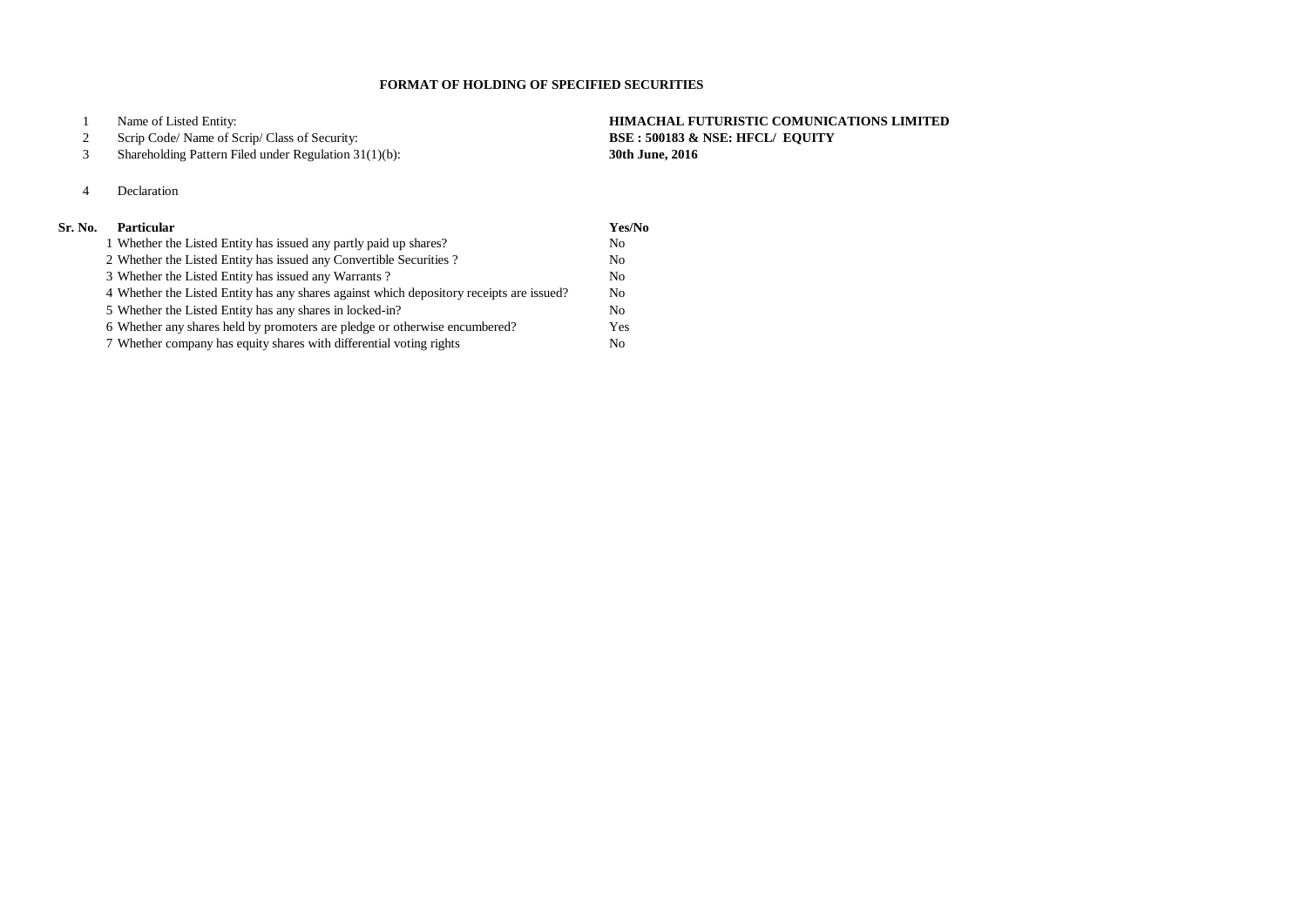|                 | <b>Table I - Summary Statement holding of specified securities</b> |                                      |                                             |                                                    |                                                                             |                                                          |                                                                                                                     |                            |                      |                                                                                |              |                                                                                                          |                                                                                                              |                    |                                                    |                                                                     |                                                    |                                    |
|-----------------|--------------------------------------------------------------------|--------------------------------------|---------------------------------------------|----------------------------------------------------|-----------------------------------------------------------------------------|----------------------------------------------------------|---------------------------------------------------------------------------------------------------------------------|----------------------------|----------------------|--------------------------------------------------------------------------------|--------------|----------------------------------------------------------------------------------------------------------|--------------------------------------------------------------------------------------------------------------|--------------------|----------------------------------------------------|---------------------------------------------------------------------|----------------------------------------------------|------------------------------------|
|                 |                                                                    |                                      |                                             |                                                    |                                                                             |                                                          |                                                                                                                     |                            |                      |                                                                                |              |                                                                                                          |                                                                                                              |                    |                                                    |                                                                     |                                                    |                                    |
|                 |                                                                    |                                      |                                             |                                                    |                                                                             |                                                          |                                                                                                                     |                            |                      | Number of Voting Rights held in each class of<br>securities<br>$(\mathbf{IX})$ |              | No. of<br><b>Shares</b>                                                                                  | <b>Shareholdi</b><br>ng, as a % Number of Locked<br>assuming<br>full<br>conversion                           | in shares<br>(XII) |                                                    | Number of Shares<br>pledged or<br>otherwise<br>encumbered<br>(XIII) |                                                    |                                    |
|                 | <b>Category of shareholder</b><br>$(\mathbf{I})$                   |                                      | No. of fully paid                           | No. of Partly paid-up<br>equity shares held<br>(V) | No. of shares<br>underlying<br><b>Depository</b><br><b>Receipts</b><br>(VI) | Total nos. shares<br>held<br>$(VII) = (IV)+(V)+$<br>(VI) | Shareholding as a % of<br>total no. of shares<br>(calculated as per SCRR,<br>1957<br>(VIII)<br>As a % of $(A+B+C2)$ | <b>No of Voting Rights</b> |                      |                                                                                |              | <b>Underlying</b><br><b>Outstandin</b>                                                                   | convertible<br>securities (                                                                                  |                    |                                                    |                                                                     |                                                    | Number of equity<br>shares held in |
| Category<br>(I) |                                                                    | <b>Nos. of shareholders</b><br>(III) | up equity shares<br>held<br>$(\mathbf{IV})$ |                                                    |                                                                             |                                                          |                                                                                                                     | $\vert$ Class eg:X         | <b>Class</b><br>eg:Y | <b>Total</b>                                                                   | $\mathbf{C}$ | convertible<br>Total as securities<br>$\int$ a % of $\int$ (including $\int$<br>$(A+B+$ Warrants)<br>(X) | as a<br>percentage<br>of diluted<br>share<br>capital)<br>$(XI)=$<br>$(VII)+(X)$<br>As a $%$ of<br>$(A+B+C2)$ | No.<br>(a)         | As a %<br>of total<br><b>Shares</b><br>held<br>(b) | No.<br>(a)                                                          | As a %<br>of total<br><b>Shares</b><br>held<br>(b) | dematerialized<br>form<br>(XIV)    |
|                 | $(A)$ Promoter & Promoter Group                                    |                                      | 482924214                                   |                                                    |                                                                             | 482924214                                                | 38.96507                                                                                                            | 482924214                  |                      | 482924214 38.9651                                                              |              |                                                                                                          | 0 38.9650718                                                                                                 |                    |                                                    | 0 242604750 50.237                                                  |                                                    | 482923114                          |
|                 | $(B)$ Public                                                       | 241567                               | 756452980                                   |                                                    |                                                                             | 756452980                                                | 61.03493                                                                                                            | 756452980                  |                      | 756452980 61.0349                                                              |              |                                                                                                          | 0 61.0349282                                                                                                 |                    |                                                    |                                                                     |                                                    | 755913988                          |
|                 | (C) Non Promoter- Non Public                                       |                                      |                                             |                                                    |                                                                             |                                                          |                                                                                                                     |                            |                      |                                                                                |              |                                                                                                          |                                                                                                              |                    |                                                    |                                                                     |                                                    |                                    |
|                 | $(C1)$ Shares underlying DRs                                       |                                      |                                             |                                                    |                                                                             |                                                          |                                                                                                                     |                            |                      |                                                                                |              |                                                                                                          |                                                                                                              |                    |                                                    |                                                                     |                                                    |                                    |
|                 | $(C2)$ Shares held by Employee Trusts                              |                                      |                                             |                                                    |                                                                             |                                                          |                                                                                                                     |                            |                      |                                                                                |              |                                                                                                          |                                                                                                              |                    |                                                    |                                                                     |                                                    |                                    |
|                 | <b>Total</b>                                                       | 241582                               | 1239377194                                  |                                                    |                                                                             | 1239377194                                               | 100                                                                                                                 | 1239377194                 |                      | 1239377194                                                                     | 100          |                                                                                                          |                                                                                                              |                    |                                                    | 0 242604750 19.575                                                  |                                                    | 1238837102                         |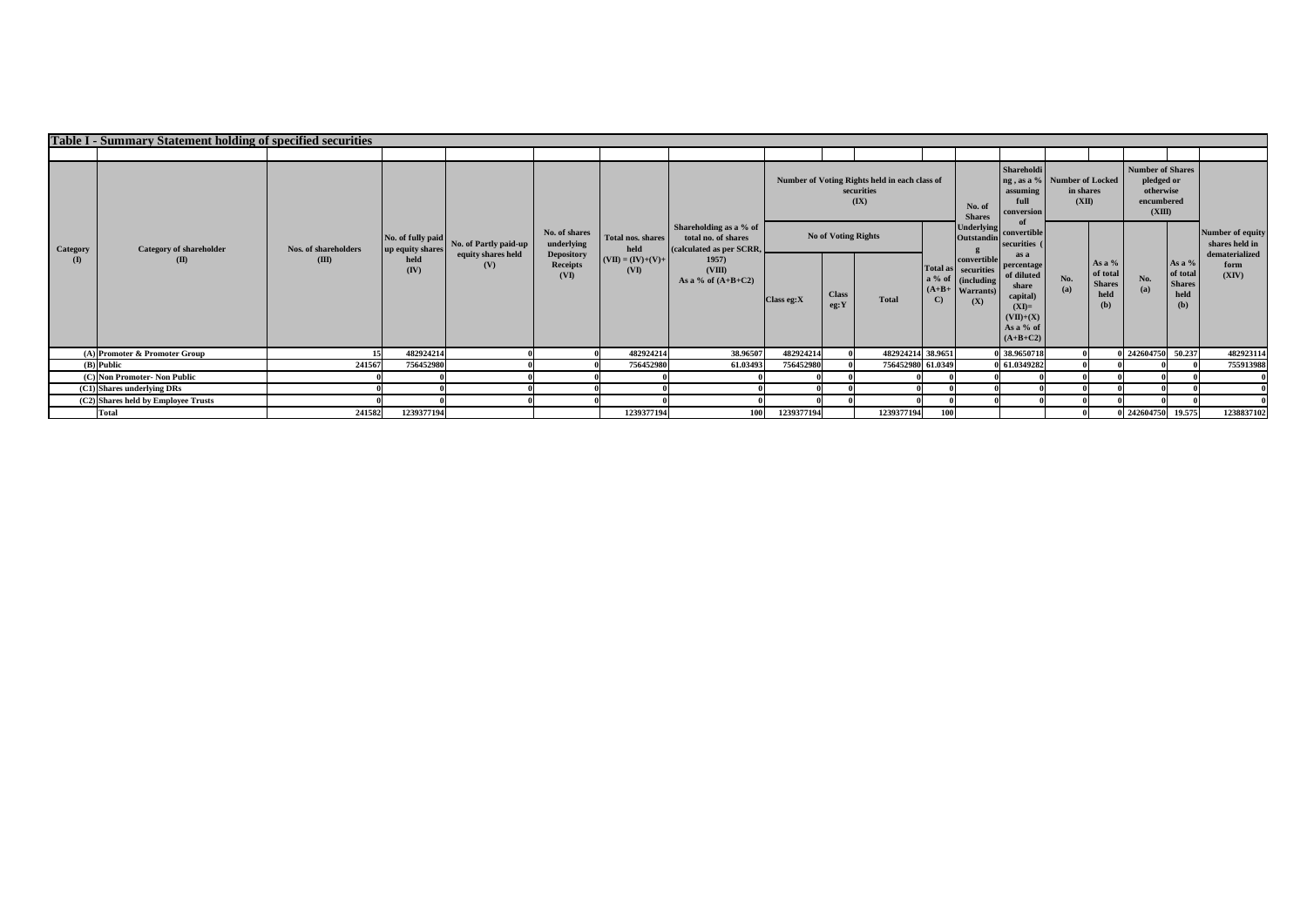#### **Table II - Statement showing shareholding pattern of the Promoter and Promoter Group**

| ding $%$<br>conversion<br>No. of<br><b>No of Voting Rights</b><br><b>Shares</b><br>of<br>calculate<br>Nos. of<br>Underlying   convertible<br>d as per<br>Number of equity<br>No. of No. of fully paid<br>Partly paid-<br>shares<br>shares held in<br>Outstanding securities (<br>Total nos. shares<br>SCRR,<br>up equity   underlying<br><b>Category &amp; Name of the Shareholders</b><br>shareho up equity shares<br><b>PAN</b><br>1957<br>convertible<br>dematerialized<br>held<br>as a<br>As a $%$<br>shares held Depository<br>(II)<br><b>Ider</b><br>held<br>(I)<br>As a % of<br>Total as a<br>$(VII = IV+V+VI)$<br>securities<br>As a %<br>form<br>percentage<br>of total<br>$\vert$ (IV)<br>$\overline{\textbf{(III)}}$<br>Receipts<br>(V)<br>No.<br>No.<br>% of Total<br>total shares<br><i>(including)</i><br>of diluted<br>(XIV)<br><b>of</b><br><b>Shares</b><br>(VI)<br>(a)<br>(a)<br><b>Voting</b><br>held<br>Warrants)<br>share<br>$(A+B+C)$<br>held<br>$\operatorname{Class} X$<br>ClassY<br><b>Total</b><br>rights<br>(b)<br>capital)<br>2)<br>(X)<br>(b)<br>(VIII)<br>$(XI) =$<br>$(VII)+(X)$<br>as a % of<br>$A+B+C2$<br>1 Indian<br>Individuals/Hindu undivided Family<br>(a)<br>ABGPN0784M<br>470000<br>470000<br>0.03792<br>470000<br>470000<br>0.03792<br>0.03792<br>239700<br>Anant Nahata<br>51.00000<br><b>Babulal Nahata</b><br>82407<br>82407<br>0.00665<br>82407<br>0.00665<br>0.00665<br>AAUPN1046K<br>82407<br>73477<br>Mahendra Nahata<br>73477<br>73477<br>0.00593<br>73477<br>0.00593<br>0.00593<br>AAOPN6698M<br>0.00096<br>Manik Lal Nahata<br>ABSPN5685M<br>11920<br>0.00096<br>11920<br>11920<br>0.00096<br>11920<br>Anil Kumar Nahata<br>AAFPN7788R<br>540<br>540<br>0.00004<br>540<br>540<br>0.00004<br>0.00004<br>$(b)$ Central Government/State Government(s)<br>0.00000<br>(c) Financial Institutions/ Banks<br>0.00000<br>(d) Any Other (specify)<br><b>Bodies Corporate</b> |  |
|--------------------------------------------------------------------------------------------------------------------------------------------------------------------------------------------------------------------------------------------------------------------------------------------------------------------------------------------------------------------------------------------------------------------------------------------------------------------------------------------------------------------------------------------------------------------------------------------------------------------------------------------------------------------------------------------------------------------------------------------------------------------------------------------------------------------------------------------------------------------------------------------------------------------------------------------------------------------------------------------------------------------------------------------------------------------------------------------------------------------------------------------------------------------------------------------------------------------------------------------------------------------------------------------------------------------------------------------------------------------------------------------------------------------------------------------------------------------------------------------------------------------------------------------------------------------------------------------------------------------------------------------------------------------------------------------------------------------------------------------------------------------------------------------------------------------------------------------------------------------------------------------------------------------------|--|
|                                                                                                                                                                                                                                                                                                                                                                                                                                                                                                                                                                                                                                                                                                                                                                                                                                                                                                                                                                                                                                                                                                                                                                                                                                                                                                                                                                                                                                                                                                                                                                                                                                                                                                                                                                                                                                                                                                                          |  |
|                                                                                                                                                                                                                                                                                                                                                                                                                                                                                                                                                                                                                                                                                                                                                                                                                                                                                                                                                                                                                                                                                                                                                                                                                                                                                                                                                                                                                                                                                                                                                                                                                                                                                                                                                                                                                                                                                                                          |  |
|                                                                                                                                                                                                                                                                                                                                                                                                                                                                                                                                                                                                                                                                                                                                                                                                                                                                                                                                                                                                                                                                                                                                                                                                                                                                                                                                                                                                                                                                                                                                                                                                                                                                                                                                                                                                                                                                                                                          |  |
|                                                                                                                                                                                                                                                                                                                                                                                                                                                                                                                                                                                                                                                                                                                                                                                                                                                                                                                                                                                                                                                                                                                                                                                                                                                                                                                                                                                                                                                                                                                                                                                                                                                                                                                                                                                                                                                                                                                          |  |
|                                                                                                                                                                                                                                                                                                                                                                                                                                                                                                                                                                                                                                                                                                                                                                                                                                                                                                                                                                                                                                                                                                                                                                                                                                                                                                                                                                                                                                                                                                                                                                                                                                                                                                                                                                                                                                                                                                                          |  |
|                                                                                                                                                                                                                                                                                                                                                                                                                                                                                                                                                                                                                                                                                                                                                                                                                                                                                                                                                                                                                                                                                                                                                                                                                                                                                                                                                                                                                                                                                                                                                                                                                                                                                                                                                                                                                                                                                                                          |  |
|                                                                                                                                                                                                                                                                                                                                                                                                                                                                                                                                                                                                                                                                                                                                                                                                                                                                                                                                                                                                                                                                                                                                                                                                                                                                                                                                                                                                                                                                                                                                                                                                                                                                                                                                                                                                                                                                                                                          |  |
|                                                                                                                                                                                                                                                                                                                                                                                                                                                                                                                                                                                                                                                                                                                                                                                                                                                                                                                                                                                                                                                                                                                                                                                                                                                                                                                                                                                                                                                                                                                                                                                                                                                                                                                                                                                                                                                                                                                          |  |
|                                                                                                                                                                                                                                                                                                                                                                                                                                                                                                                                                                                                                                                                                                                                                                                                                                                                                                                                                                                                                                                                                                                                                                                                                                                                                                                                                                                                                                                                                                                                                                                                                                                                                                                                                                                                                                                                                                                          |  |
|                                                                                                                                                                                                                                                                                                                                                                                                                                                                                                                                                                                                                                                                                                                                                                                                                                                                                                                                                                                                                                                                                                                                                                                                                                                                                                                                                                                                                                                                                                                                                                                                                                                                                                                                                                                                                                                                                                                          |  |
|                                                                                                                                                                                                                                                                                                                                                                                                                                                                                                                                                                                                                                                                                                                                                                                                                                                                                                                                                                                                                                                                                                                                                                                                                                                                                                                                                                                                                                                                                                                                                                                                                                                                                                                                                                                                                                                                                                                          |  |
|                                                                                                                                                                                                                                                                                                                                                                                                                                                                                                                                                                                                                                                                                                                                                                                                                                                                                                                                                                                                                                                                                                                                                                                                                                                                                                                                                                                                                                                                                                                                                                                                                                                                                                                                                                                                                                                                                                                          |  |
|                                                                                                                                                                                                                                                                                                                                                                                                                                                                                                                                                                                                                                                                                                                                                                                                                                                                                                                                                                                                                                                                                                                                                                                                                                                                                                                                                                                                                                                                                                                                                                                                                                                                                                                                                                                                                                                                                                                          |  |
|                                                                                                                                                                                                                                                                                                                                                                                                                                                                                                                                                                                                                                                                                                                                                                                                                                                                                                                                                                                                                                                                                                                                                                                                                                                                                                                                                                                                                                                                                                                                                                                                                                                                                                                                                                                                                                                                                                                          |  |
|                                                                                                                                                                                                                                                                                                                                                                                                                                                                                                                                                                                                                                                                                                                                                                                                                                                                                                                                                                                                                                                                                                                                                                                                                                                                                                                                                                                                                                                                                                                                                                                                                                                                                                                                                                                                                                                                                                                          |  |
|                                                                                                                                                                                                                                                                                                                                                                                                                                                                                                                                                                                                                                                                                                                                                                                                                                                                                                                                                                                                                                                                                                                                                                                                                                                                                                                                                                                                                                                                                                                                                                                                                                                                                                                                                                                                                                                                                                                          |  |
|                                                                                                                                                                                                                                                                                                                                                                                                                                                                                                                                                                                                                                                                                                                                                                                                                                                                                                                                                                                                                                                                                                                                                                                                                                                                                                                                                                                                                                                                                                                                                                                                                                                                                                                                                                                                                                                                                                                          |  |
|                                                                                                                                                                                                                                                                                                                                                                                                                                                                                                                                                                                                                                                                                                                                                                                                                                                                                                                                                                                                                                                                                                                                                                                                                                                                                                                                                                                                                                                                                                                                                                                                                                                                                                                                                                                                                                                                                                                          |  |
| AACCI2827E<br>238390000<br>19.2347<br>238390000<br>19.23466<br>238390000<br>238390000<br>19.23466<br>51.00000<br>121578900<br><b>MN Ventures Private Limited</b><br>238390000                                                                                                                                                                                                                                                                                                                                                                                                                                                                                                                                                                                                                                                                                                                                                                                                                                                                                                                                                                                                                                                                                                                                                                                                                                                                                                                                                                                                                                                                                                                                                                                                                                                                                                                                            |  |
| 234765000<br>18.9422<br>234765000<br>18.94218<br>18.94218<br>AADCN0812B<br>234765000<br>51.00000<br>234765000<br>NextWave Communications Private Ltd<br>234765000<br>0 119730150                                                                                                                                                                                                                                                                                                                                                                                                                                                                                                                                                                                                                                                                                                                                                                                                                                                                                                                                                                                                                                                                                                                                                                                                                                                                                                                                                                                                                                                                                                                                                                                                                                                                                                                                         |  |
| 0.47372<br>Apex Enterprises (India) Ltd<br>AADCA7387A<br>5871195<br>0.47372<br>5871195<br>5871195<br>0.47372<br>6.81292<br>5871195<br>400000                                                                                                                                                                                                                                                                                                                                                                                                                                                                                                                                                                                                                                                                                                                                                                                                                                                                                                                                                                                                                                                                                                                                                                                                                                                                                                                                                                                                                                                                                                                                                                                                                                                                                                                                                                             |  |
| 0.08861<br>0.08861<br>AABCK1377N<br>1098174<br>1098174<br>0.08861<br>1098174<br>Kalyan Vyapaar (P) Ltd<br>1098174                                                                                                                                                                                                                                                                                                                                                                                                                                                                                                                                                                                                                                                                                                                                                                                                                                                                                                                                                                                                                                                                                                                                                                                                                                                                                                                                                                                                                                                                                                                                                                                                                                                                                                                                                                                                        |  |
| 0.05419<br>671600<br>0.05419<br>0.05419<br>Vinsan Brothers (P) Ltd<br>AAACV9277F<br>671600<br>671600<br>671600                                                                                                                                                                                                                                                                                                                                                                                                                                                                                                                                                                                                                                                                                                                                                                                                                                                                                                                                                                                                                                                                                                                                                                                                                                                                                                                                                                                                                                                                                                                                                                                                                                                                                                                                                                                                           |  |
| 664200<br>0.05359<br>AABCB2575P<br>664200<br>0.05359<br>0.05359<br>98.76543<br><b>Burlington Finance Ltd</b><br>664200<br>664200<br>656000                                                                                                                                                                                                                                                                                                                                                                                                                                                                                                                                                                                                                                                                                                                                                                                                                                                                                                                                                                                                                                                                                                                                                                                                                                                                                                                                                                                                                                                                                                                                                                                                                                                                                                                                                                               |  |
| 0.02824<br>0.02824<br>Yashodham Merchants (P) Ltd<br>AAACY1075E<br>350000<br>350000<br>350000<br>350000<br>0.02824                                                                                                                                                                                                                                                                                                                                                                                                                                                                                                                                                                                                                                                                                                                                                                                                                                                                                                                                                                                                                                                                                                                                                                                                                                                                                                                                                                                                                                                                                                                                                                                                                                                                                                                                                                                                       |  |
| Shanker Sales Promotion (P) Ltd<br>AAECS7350J<br>300201<br>300201<br>0.02422<br>300201<br>0.02422<br>0.02422<br>300201                                                                                                                                                                                                                                                                                                                                                                                                                                                                                                                                                                                                                                                                                                                                                                                                                                                                                                                                                                                                                                                                                                                                                                                                                                                                                                                                                                                                                                                                                                                                                                                                                                                                                                                                                                                                   |  |
| AACCA3220D<br>172700<br>172700<br>0.01393<br>172700<br>172700<br>0.01393<br>0.01393<br>Amrit Sales Promotion (P) Ltd                                                                                                                                                                                                                                                                                                                                                                                                                                                                                                                                                                                                                                                                                                                                                                                                                                                                                                                                                                                                                                                                                                                                                                                                                                                                                                                                                                                                                                                                                                                                                                                                                                                                                                                                                                                                     |  |
| 2800<br>AAACV9221D<br>2800<br>2800<br>0.00023<br>2800<br>0.00023<br>0.00023<br>Vaibhav Credit & Portfolio (P) Ltd                                                                                                                                                                                                                                                                                                                                                                                                                                                                                                                                                                                                                                                                                                                                                                                                                                                                                                                                                                                                                                                                                                                                                                                                                                                                                                                                                                                                                                                                                                                                                                                                                                                                                                                                                                                                        |  |
| 0 242604750<br>15<br>482924214<br>482924214<br>482924214<br>38.96507<br>38.9650718<br>50.23661<br>482923114<br>482924214<br>38.9651<br>Sub-Total- $(A)$ $(1)$                                                                                                                                                                                                                                                                                                                                                                                                                                                                                                                                                                                                                                                                                                                                                                                                                                                                                                                                                                                                                                                                                                                                                                                                                                                                                                                                                                                                                                                                                                                                                                                                                                                                                                                                                            |  |
| Foreign                                                                                                                                                                                                                                                                                                                                                                                                                                                                                                                                                                                                                                                                                                                                                                                                                                                                                                                                                                                                                                                                                                                                                                                                                                                                                                                                                                                                                                                                                                                                                                                                                                                                                                                                                                                                                                                                                                                  |  |
| Indivi/Non-Resi Foreign Indivi<br>(a)                                                                                                                                                                                                                                                                                                                                                                                                                                                                                                                                                                                                                                                                                                                                                                                                                                                                                                                                                                                                                                                                                                                                                                                                                                                                                                                                                                                                                                                                                                                                                                                                                                                                                                                                                                                                                                                                                    |  |
|                                                                                                                                                                                                                                                                                                                                                                                                                                                                                                                                                                                                                                                                                                                                                                                                                                                                                                                                                                                                                                                                                                                                                                                                                                                                                                                                                                                                                                                                                                                                                                                                                                                                                                                                                                                                                                                                                                                          |  |
|                                                                                                                                                                                                                                                                                                                                                                                                                                                                                                                                                                                                                                                                                                                                                                                                                                                                                                                                                                                                                                                                                                                                                                                                                                                                                                                                                                                                                                                                                                                                                                                                                                                                                                                                                                                                                                                                                                                          |  |
| (b) Government                                                                                                                                                                                                                                                                                                                                                                                                                                                                                                                                                                                                                                                                                                                                                                                                                                                                                                                                                                                                                                                                                                                                                                                                                                                                                                                                                                                                                                                                                                                                                                                                                                                                                                                                                                                                                                                                                                           |  |
|                                                                                                                                                                                                                                                                                                                                                                                                                                                                                                                                                                                                                                                                                                                                                                                                                                                                                                                                                                                                                                                                                                                                                                                                                                                                                                                                                                                                                                                                                                                                                                                                                                                                                                                                                                                                                                                                                                                          |  |
|                                                                                                                                                                                                                                                                                                                                                                                                                                                                                                                                                                                                                                                                                                                                                                                                                                                                                                                                                                                                                                                                                                                                                                                                                                                                                                                                                                                                                                                                                                                                                                                                                                                                                                                                                                                                                                                                                                                          |  |
| $(c)$ Institutions                                                                                                                                                                                                                                                                                                                                                                                                                                                                                                                                                                                                                                                                                                                                                                                                                                                                                                                                                                                                                                                                                                                                                                                                                                                                                                                                                                                                                                                                                                                                                                                                                                                                                                                                                                                                                                                                                                       |  |
|                                                                                                                                                                                                                                                                                                                                                                                                                                                                                                                                                                                                                                                                                                                                                                                                                                                                                                                                                                                                                                                                                                                                                                                                                                                                                                                                                                                                                                                                                                                                                                                                                                                                                                                                                                                                                                                                                                                          |  |
|                                                                                                                                                                                                                                                                                                                                                                                                                                                                                                                                                                                                                                                                                                                                                                                                                                                                                                                                                                                                                                                                                                                                                                                                                                                                                                                                                                                                                                                                                                                                                                                                                                                                                                                                                                                                                                                                                                                          |  |
| (d) Foreign Portfolio Investor                                                                                                                                                                                                                                                                                                                                                                                                                                                                                                                                                                                                                                                                                                                                                                                                                                                                                                                                                                                                                                                                                                                                                                                                                                                                                                                                                                                                                                                                                                                                                                                                                                                                                                                                                                                                                                                                                           |  |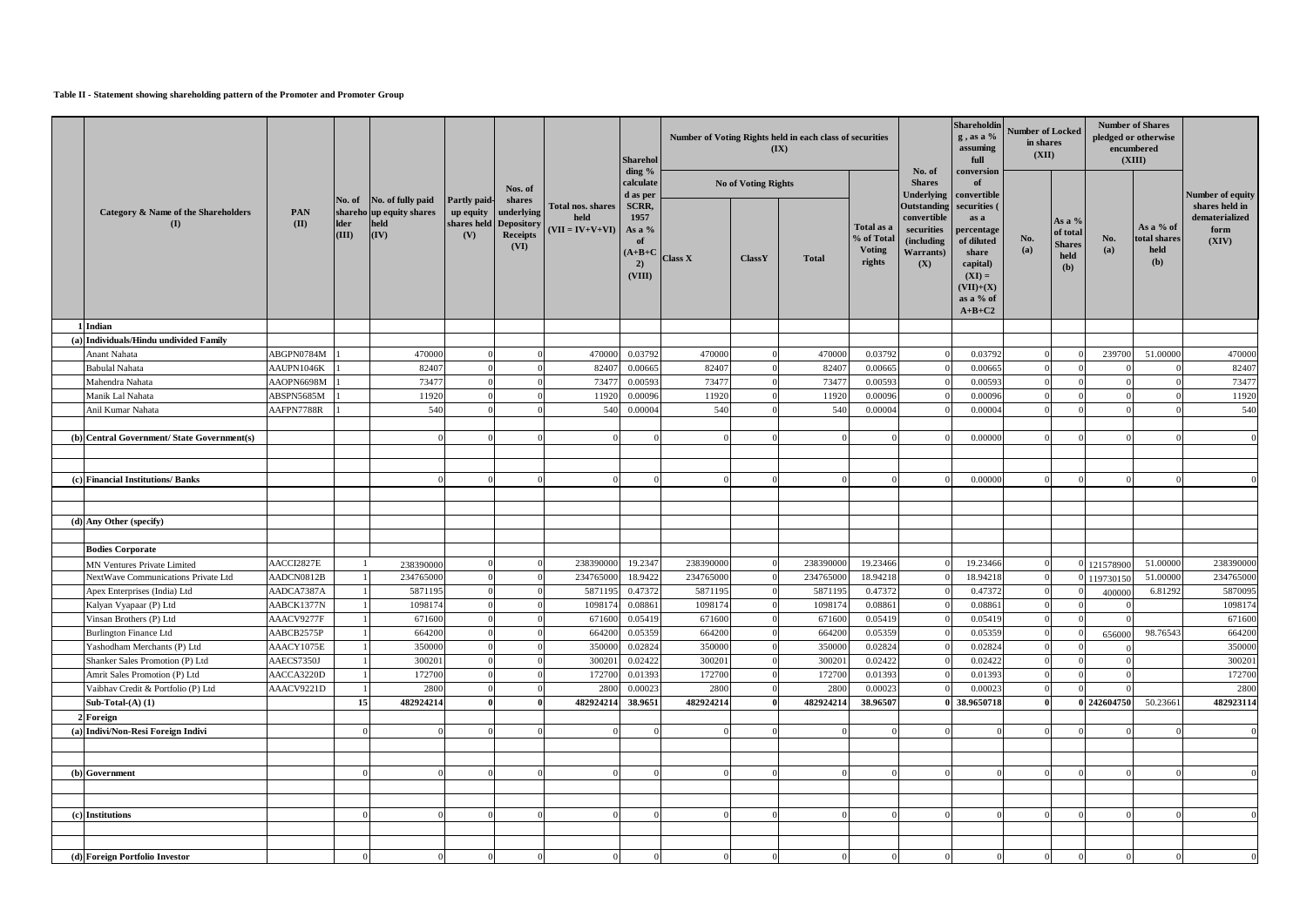| (e) Any Other (specify)                                                  |  |           |                   |           |                       |          |  |                      |           |
|--------------------------------------------------------------------------|--|-----------|-------------------|-----------|-----------------------|----------|--|----------------------|-----------|
|                                                                          |  |           |                   |           |                       |          |  |                      |           |
|                                                                          |  |           |                   |           |                       |          |  |                      |           |
| Total Shareholding of Promoter and Promoter<br>Group $(A)=(A)(1)+(A)(2)$ |  | 482924214 | 482924214 38.9651 | 482924214 | 482924214<br>38.96507 | 38.96507 |  | 0 242604750 50.23661 | 482923114 |

Details of Shares which remain unclaimed may be given hear along with details such as number of shareholders, outstanding shares held in demat/unclaimed suspense account, voting rights which are frozen etc. : **NIL**

Note: (1) PAN would not be displayed on website of Stock Exchange(s).

(2) The term Encumbrance has the same meaning as assigned under regulation 28

(3) of SEBI (Substantial Acquisition of Shares and Takeovers) Regulations, 2011.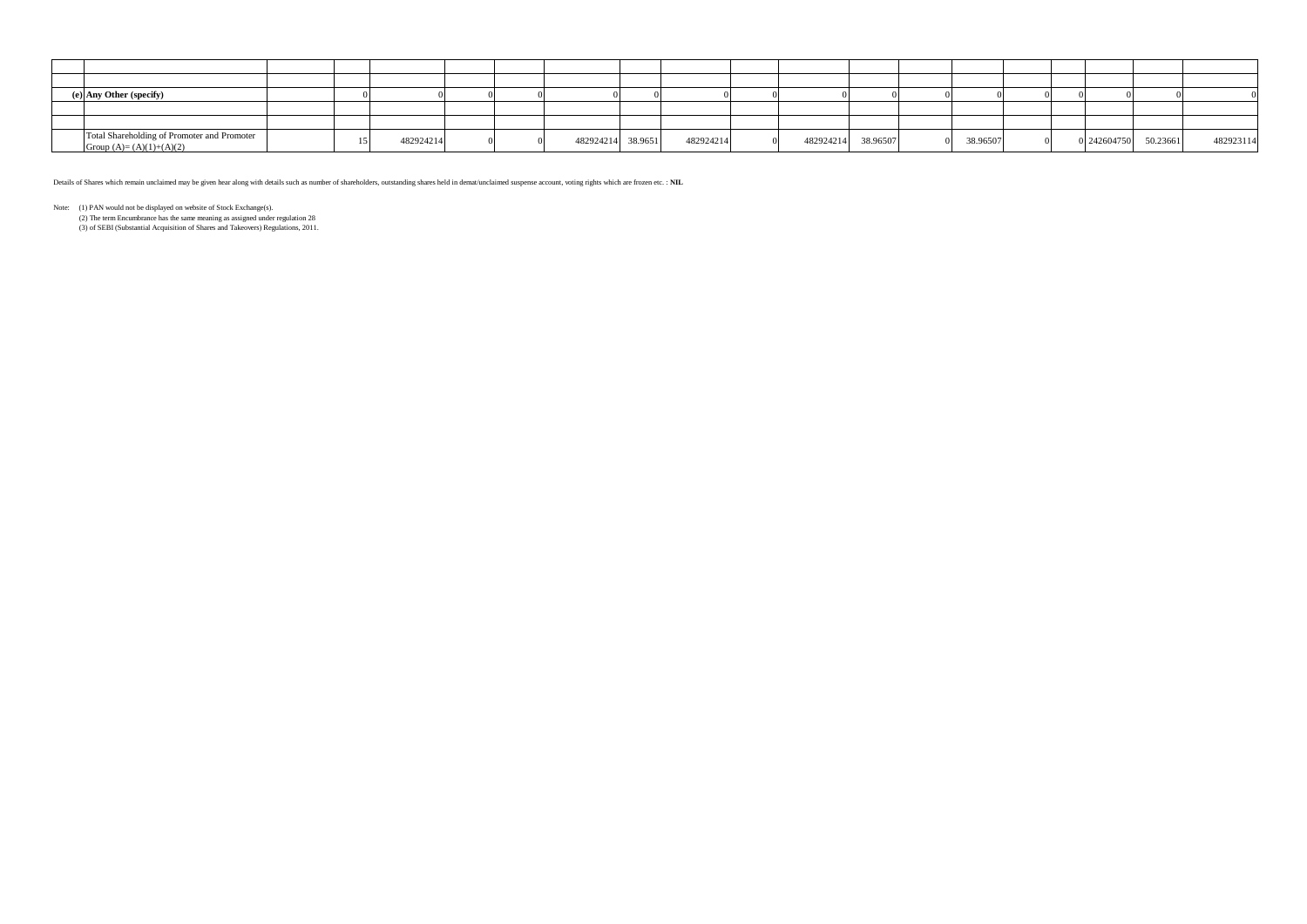|                                                                                |                     |                                |                                                                      |                  |                                                                                        | Total nos. shares<br>held<br>$(VII = IV+V+VI)$ | <b>Sharehold</b><br>ing %                                                          |           | $(\mathbf{I}\mathbf{X})$   | Number of Voting Rights held in each class of securities |                                                     |                                                                                         | ng, as a<br>$\frac{0}{0}$                                                                                                                   | Shareholdi Number of Locked in<br>shares<br>(XII) |                                                      | <b>Number of Shares</b><br>pledged or otherwise<br>encumbered |                                          |                                                                       |
|--------------------------------------------------------------------------------|---------------------|--------------------------------|----------------------------------------------------------------------|------------------|----------------------------------------------------------------------------------------|------------------------------------------------|------------------------------------------------------------------------------------|-----------|----------------------------|----------------------------------------------------------|-----------------------------------------------------|-----------------------------------------------------------------------------------------|---------------------------------------------------------------------------------------------------------------------------------------------|---------------------------------------------------|------------------------------------------------------|---------------------------------------------------------------|------------------------------------------|-----------------------------------------------------------------------|
|                                                                                |                     |                                |                                                                      |                  | Nos. of<br>shares<br>  underlying<br>shares held Depository<br><b>Receipts</b><br>(VI) |                                                |                                                                                    |           | <b>No of Voting Rights</b> |                                                          |                                                     | No. of<br><b>Shares</b>                                                                 | assuming<br>full                                                                                                                            |                                                   |                                                      |                                                               |                                          |                                                                       |
| <b>Category &amp; Name of the Shareholders</b><br>$\mathbf{I}$                 | PAN<br>$\mathbf{I}$ | No. of<br>shareholder<br>(III) | No. of fully paid   Partly paid-<br>up equity shares<br>held<br>(IV) | up equity<br>(V) |                                                                                        |                                                | calculated<br>as per<br>SCRR,<br>1957<br>As a % of<br>$(A+B+C2)$ Class X<br>(VIII) |           | <b>ClassY</b>              | <b>Total</b>                                             | Total as a<br>% of Total<br><b>Voting</b><br>rights | <b>Outstandin</b><br>convertible securities (<br>securities<br><b>Warrants</b> )<br>(X) | Underlying conversion<br>- of<br>convertible<br>as a<br>(including percentage<br>of diluted<br>share<br>capital)<br>$(XI) =$<br>$(VII)+(X)$ | No.<br>(a)                                        | As a $%$<br>of total<br><b>Shares</b><br>held<br>(b) | No.<br>(a)                                                    | As a % of<br>total shares<br>held<br>(b) | Number of equity<br>shares held in<br>dematerialized<br>form<br>(XIV) |
| <b>Institutions</b>                                                            |                     |                                |                                                                      |                  |                                                                                        |                                                |                                                                                    |           |                            |                                                          |                                                     |                                                                                         |                                                                                                                                             |                                                   |                                                      |                                                               |                                          |                                                                       |
| Mutual Funds/UTI                                                               |                     | 15                             | 1277267                                                              |                  |                                                                                        | 1277267                                        | 0.10306                                                                            | 1277267   |                            | 1277267                                                  | 0.10306                                             |                                                                                         | 0.10306                                                                                                                                     |                                                   |                                                      |                                                               |                                          | 1273437                                                               |
|                                                                                |                     |                                |                                                                      |                  |                                                                                        |                                                |                                                                                    |           |                            |                                                          |                                                     |                                                                                         |                                                                                                                                             |                                                   |                                                      |                                                               |                                          |                                                                       |
| <b>Venture Capital Funds</b>                                                   |                     |                                |                                                                      |                  |                                                                                        |                                                |                                                                                    |           |                            |                                                          |                                                     |                                                                                         |                                                                                                                                             |                                                   |                                                      |                                                               |                                          |                                                                       |
|                                                                                |                     |                                |                                                                      |                  |                                                                                        |                                                |                                                                                    |           |                            |                                                          |                                                     |                                                                                         |                                                                                                                                             |                                                   |                                                      |                                                               |                                          |                                                                       |
|                                                                                |                     |                                |                                                                      |                  |                                                                                        |                                                |                                                                                    |           |                            |                                                          |                                                     |                                                                                         |                                                                                                                                             |                                                   |                                                      |                                                               |                                          |                                                                       |
|                                                                                |                     |                                |                                                                      |                  |                                                                                        |                                                |                                                                                    |           |                            |                                                          |                                                     |                                                                                         |                                                                                                                                             |                                                   |                                                      |                                                               |                                          |                                                                       |
| <b>Alternate Investment Funds</b>                                              |                     |                                |                                                                      |                  |                                                                                        |                                                |                                                                                    |           |                            |                                                          |                                                     |                                                                                         |                                                                                                                                             |                                                   |                                                      |                                                               |                                          |                                                                       |
|                                                                                |                     |                                |                                                                      |                  |                                                                                        |                                                |                                                                                    |           |                            |                                                          |                                                     |                                                                                         |                                                                                                                                             |                                                   |                                                      |                                                               |                                          |                                                                       |
|                                                                                |                     |                                |                                                                      |                  |                                                                                        |                                                |                                                                                    |           |                            |                                                          |                                                     |                                                                                         |                                                                                                                                             |                                                   |                                                      |                                                               |                                          |                                                                       |
| <b>Foreign Venture Capital Investors</b>                                       |                     |                                |                                                                      |                  |                                                                                        |                                                |                                                                                    |           |                            |                                                          |                                                     |                                                                                         |                                                                                                                                             |                                                   |                                                      |                                                               |                                          |                                                                       |
|                                                                                |                     |                                |                                                                      |                  |                                                                                        |                                                |                                                                                    |           |                            |                                                          |                                                     |                                                                                         |                                                                                                                                             |                                                   |                                                      |                                                               |                                          |                                                                       |
|                                                                                |                     |                                |                                                                      |                  |                                                                                        |                                                |                                                                                    |           |                            |                                                          |                                                     |                                                                                         |                                                                                                                                             |                                                   |                                                      |                                                               |                                          |                                                                       |
| <b>Foreign Portfolio Investors</b>                                             |                     | 32                             | 36222238                                                             |                  |                                                                                        | 36222238                                       | 2.92262                                                                            | 36222238  |                            | 36222238                                                 | 2.92262                                             |                                                                                         | 2.92262                                                                                                                                     |                                                   |                                                      |                                                               |                                          | 36222238                                                              |
|                                                                                |                     |                                |                                                                      |                  |                                                                                        |                                                |                                                                                    |           |                            |                                                          |                                                     |                                                                                         |                                                                                                                                             |                                                   |                                                      |                                                               |                                          |                                                                       |
|                                                                                |                     |                                |                                                                      |                  |                                                                                        |                                                |                                                                                    |           |                            |                                                          |                                                     |                                                                                         |                                                                                                                                             |                                                   |                                                      |                                                               |                                          |                                                                       |
| <b>Financial Institutions/Banks</b>                                            |                     |                                | 104134809                                                            |                  |                                                                                        | 104134809                                      | 8.40219                                                                            | 104134809 | $\Omega$                   | 104134809                                                | 8.40219                                             |                                                                                         | 8.40219                                                                                                                                     |                                                   |                                                      |                                                               |                                          | 104133709                                                             |
| <b>IDBI BANK LTD.</b>                                                          | AABCI8842G          |                                | 94616976                                                             |                  |                                                                                        | 94616976                                       | 7.63424                                                                            | 94616976  |                            | 94616976                                                 | 7.63424                                             |                                                                                         | 7.63424                                                                                                                                     |                                                   |                                                      |                                                               |                                          | 94615876                                                              |
|                                                                                |                     |                                | 521000                                                               |                  |                                                                                        | 521000                                         | 0.04204                                                                            | 521000    |                            | 521000                                                   | 0.04204                                             |                                                                                         | 0.04204                                                                                                                                     |                                                   |                                                      |                                                               |                                          | 521000                                                                |
| <b>Insurance Companies</b>                                                     |                     |                                |                                                                      |                  |                                                                                        |                                                |                                                                                    |           |                            |                                                          |                                                     |                                                                                         |                                                                                                                                             |                                                   |                                                      |                                                               |                                          |                                                                       |
|                                                                                |                     |                                |                                                                      |                  |                                                                                        |                                                |                                                                                    |           |                            |                                                          |                                                     |                                                                                         |                                                                                                                                             |                                                   |                                                      |                                                               |                                          |                                                                       |
| <b>Provident Funds/Pension Funds</b>                                           |                     |                                |                                                                      |                  |                                                                                        |                                                |                                                                                    |           |                            |                                                          |                                                     |                                                                                         |                                                                                                                                             |                                                   |                                                      |                                                               |                                          |                                                                       |
|                                                                                |                     |                                |                                                                      |                  |                                                                                        |                                                |                                                                                    |           |                            |                                                          |                                                     |                                                                                         |                                                                                                                                             |                                                   |                                                      |                                                               |                                          |                                                                       |
| Any Other (specify)                                                            |                     |                                |                                                                      |                  |                                                                                        |                                                |                                                                                    |           |                            |                                                          |                                                     |                                                                                         |                                                                                                                                             |                                                   |                                                      |                                                               |                                          |                                                                       |
| Foreign Institutional Investors                                                |                     | 38                             | 12042517                                                             |                  |                                                                                        | 12042517                                       | 0.97166                                                                            | 12042517  |                            | 1204251                                                  | 0.97166                                             |                                                                                         | 0.97166                                                                                                                                     |                                                   |                                                      |                                                               |                                          | 12036897                                                              |
| Foreign Banks                                                                  |                     |                                | 5305                                                                 |                  |                                                                                        | 5305                                           | 0.00043                                                                            | 5305      |                            | 5305                                                     | 0.00043                                             |                                                                                         | 0.00043                                                                                                                                     |                                                   |                                                      |                                                               |                                          | 1705                                                                  |
|                                                                                |                     |                                |                                                                      |                  |                                                                                        |                                                |                                                                                    |           |                            |                                                          |                                                     |                                                                                         |                                                                                                                                             |                                                   |                                                      |                                                               |                                          |                                                                       |
| Sub-Total- $(B)$ (1)                                                           |                     | 97                             | 154203136                                                            |                  |                                                                                        | 154203136                                      | 12.442                                                                             | 154203136 |                            | 154203136                                                | 12.442                                              |                                                                                         | 12.44199                                                                                                                                    |                                                   |                                                      |                                                               |                                          | 154188986                                                             |
| Central Government/State Government(s)/<br><b>President of India</b>           |                     |                                |                                                                      |                  |                                                                                        |                                                |                                                                                    |           |                            |                                                          |                                                     |                                                                                         |                                                                                                                                             |                                                   |                                                      |                                                               |                                          |                                                                       |
|                                                                                |                     |                                |                                                                      |                  |                                                                                        |                                                |                                                                                    |           |                            |                                                          |                                                     |                                                                                         |                                                                                                                                             |                                                   |                                                      |                                                               |                                          |                                                                       |
| Sub-Total- $(B)(2)$                                                            |                     |                                |                                                                      |                  |                                                                                        |                                                |                                                                                    |           |                            |                                                          |                                                     |                                                                                         |                                                                                                                                             |                                                   |                                                      |                                                               |                                          |                                                                       |
| <b>NON-Institutions</b>                                                        |                     |                                |                                                                      |                  |                                                                                        |                                                |                                                                                    |           |                            |                                                          |                                                     |                                                                                         |                                                                                                                                             |                                                   |                                                      |                                                               |                                          |                                                                       |
| Individuals -                                                                  |                     |                                |                                                                      |                  |                                                                                        |                                                |                                                                                    |           |                            |                                                          |                                                     |                                                                                         |                                                                                                                                             |                                                   |                                                      |                                                               |                                          |                                                                       |
| i. Individual shareholders holding nominal share<br>capital up to Rs. 2 lakhs. |                     | 235973                         | 273136861                                                            |                  |                                                                                        | 273136861                                      | 22.03824                                                                           | 273136861 |                            | 273136861                                                | 22.03824                                            |                                                                                         | 22.03824                                                                                                                                    |                                                   |                                                      |                                                               |                                          | 272769649                                                             |
|                                                                                |                     |                                |                                                                      |                  |                                                                                        |                                                |                                                                                    |           |                            |                                                          |                                                     |                                                                                         |                                                                                                                                             |                                                   |                                                      |                                                               |                                          |                                                                       |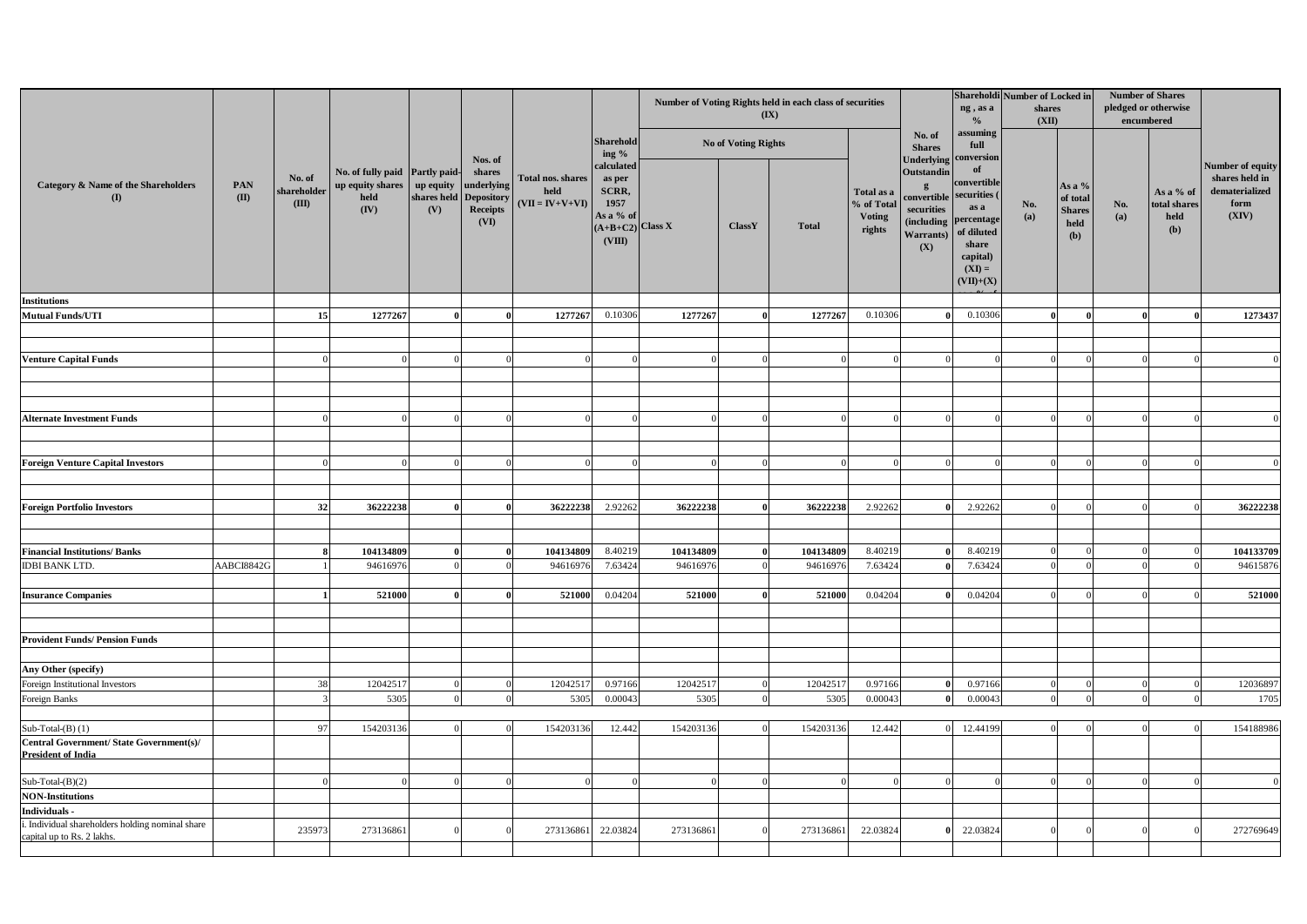| ii. Individual shareholders holding nominal share<br>capital in excess of Rs. 2 lakhs. | 81         | 55588793  |  | 55588793  | 4.48522  | 55588793  | 55588793  | 4.48522  | 4.48522  |  | 55588793  |
|----------------------------------------------------------------------------------------|------------|-----------|--|-----------|----------|-----------|-----------|----------|----------|--|-----------|
|                                                                                        |            |           |  |           |          |           |           |          |          |  |           |
|                                                                                        |            |           |  |           |          |           |           |          |          |  |           |
| <b>NBFCs registered with RBI</b>                                                       |            |           |  |           |          |           |           |          |          |  |           |
|                                                                                        |            |           |  |           |          |           |           |          |          |  |           |
| <b>Employee Trusts</b>                                                                 |            |           |  |           |          |           |           |          |          |  |           |
|                                                                                        |            |           |  |           |          |           |           |          |          |  |           |
| <b>Overseas Depositories holding DRs)</b>                                              |            |           |  |           |          |           |           |          |          |  |           |
| (balancing figure)                                                                     |            |           |  |           |          |           |           |          |          |  |           |
|                                                                                        |            |           |  |           |          |           |           |          |          |  |           |
| Any Other (specify)                                                                    |            |           |  |           |          |           |           |          |          |  |           |
| <b>Bodies Corporates</b>                                                               | 2825       | 265426221 |  | 265426221 | 21.41610 | 265426221 | 265426221 | 21.4161  | 21.4161  |  | 265395151 |
| RELIANCE INDUSTRIAL INVESTMENTS<br>AND HOLDINGS LTD.                                   | AAACR5053R | 48532764  |  | 48532764  | 3.91590  | 48532764  | 48532764  | 3.91590  | 3.91590  |  | 48532764  |
| MKJ ENTERPRISES LIMITED                                                                | AABCM7727I | 23785461  |  | 23785461  | 1.91915  | 23785461  | 23785461  | 1.9191:  | 1.91915  |  | 23785461  |
|                                                                                        |            |           |  |           |          |           |           |          | 0.00000  |  |           |
| <b>OCBs</b>                                                                            |            | 38250     |  | 38250     | 0.00309  | 38250     | 38250     | 0.00309  | 0.00309  |  | 37250     |
| <b>NRI</b>                                                                             | 2293       | 5438101   |  | 5438101   | 0.43878  | 5438101   | 5438101   | 0.43878  | 0.43878  |  | 5312541   |
| Foreign Nationals                                                                      |            | 4720      |  | 4720      | 0.00038  | 4720      | 4720      | 0.00038  | 0.0003   |  | 4720      |
| Trust                                                                                  |            | 89644     |  | 89644     | 0.00723  | 89644     | 89644     | 0.00723  | 0.00723  |  | 89644     |
| <b>Clearing Members</b>                                                                | 279        | 2527254   |  | 2527254   | 0.20391  | 2527254   | 2527254   | 0.20391  | 0.20391  |  | 2527254   |
| Sub-Total- $(B)$ $(3)$                                                                 | 241470     | 602249844 |  | 602249844 | 48.59295 | 602249844 | 602249844 | 48.59295 | 48.59294 |  | 601725002 |
|                                                                                        |            |           |  |           |          |           |           |          |          |  |           |
|                                                                                        |            |           |  |           |          |           |           |          |          |  |           |
| Total Public Shareholding (B)=<br>$(B)(1)+(B)(2)+(B)(3)$                               | 241567     | 756452980 |  | 756452980 | 61.03495 | 756452980 | 756452980 | 61.03495 | 61.03493 |  | 755913988 |

Details of the shareholders acting as persons in Concert including their Shareholding (No. and %): **NIL**

Details of Shares which remain unclaimed may be given hear along with details such as number of shareholders, outstanding shares held in demat/unclaimed suspense account, voting rights which are frozen etc. : **NIL**

Note: (1) PAN would not be displayed on website of Stock Exchange(s).

(2) The above format needs to be disclosed along with the name of following persons: Institutions/Non Institutions holding more than 1% of total number of shares.

(3) W.r.t. the information pertaining to Depository Receipts, the same may be disclosed in the respective columns to the extent information available and the balance to be disclosed as held by custodian,